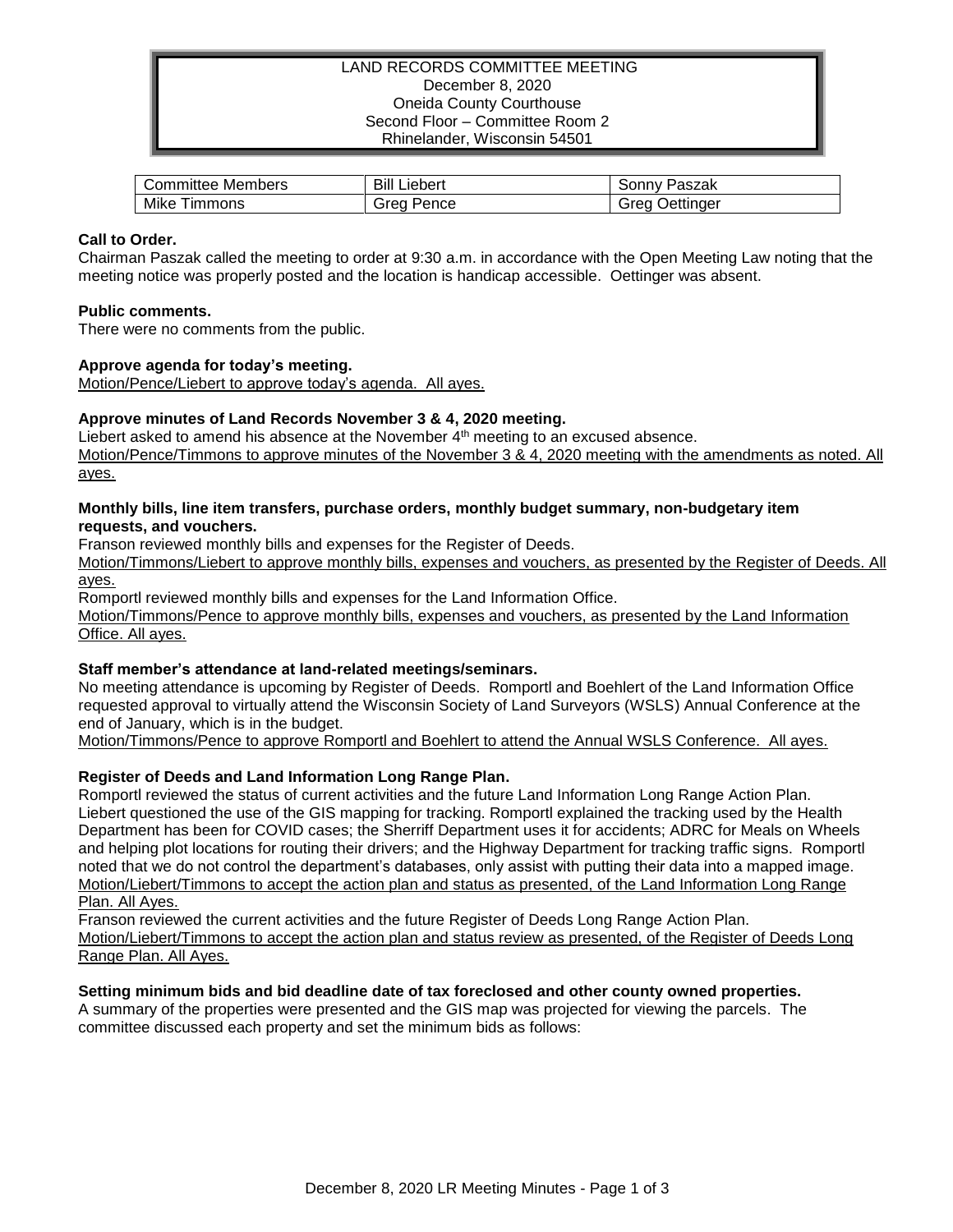| <b>Parcel</b> | <b>Town/City</b>   | Address/Rd            | <b>Minimum Bid Amount</b><br>(*FMV = Fair Market Value) | <b>Notes</b>                                                            |
|---------------|--------------------|-----------------------|---------------------------------------------------------|-------------------------------------------------------------------------|
| CR-303-B      | Crescent           | 2791 Range<br>Line Rd | \$9,900 - Offered previously                            | Dilapidated<br>structure                                                |
| EN-728-8      | Enterprise         | County B              | \$4,900 - Offered previously                            | Vacant parcel,<br>was a gap found<br>through mapping                    |
| NE-120-1      | Newbold            | Landlocked            | \$1,000                                                 | Preference to an<br>adjoining owner,<br>with attachment<br>restrictions |
| PE-601-15     | Pelican            | Candy Ln              | \$8,900 - Offered previously                            | Debris and small<br>structure, subject<br>to easements                  |
| PE-601        | Pelican            | Candy Ln              | \$5,900                                                 | Narrow "L"<br>shaped strip,<br>subject to<br>easements                  |
| RH-45-1       | Rhinelander        | Alban St              | \$100 - Offered previously                              | Narrow remnant<br>parcel                                                |
| <b>RH-369</b> | Rhinelander        | <b>Stevens St</b>     | \$1,000 - Offered previously                            | Vacant parcel,<br>preference to an<br>adjoining owner                   |
| LR-38-22      | <b>Little Rice</b> | North Lake<br>Rd      | \$4,900 (FMV)                                           | 2 vacant parcels<br>split by road                                       |
| LR-39-25 #1   | <b>Little Rice</b> | North Lake<br>Rd      | \$4,900                                                 | Mostly wetland                                                          |
| LR-39-25 #2   | <b>Little Rice</b> | North Lake<br>Rd      | \$4,900                                                 | Mostly wetland.                                                         |
| WR-1018       | Woodruff           | Landlocked            | \$1,000                                                 | Title is in<br>question.<br>Preference to<br>adjoining<br>landowner     |

Motion/Timmons/Pence to accept the minimum bids as discussed, with bids due February 5 and bid opening date of February 9, 2021. All ayes.

Romportl will send a letter to the adjoining properties of LR-39-25 parcel #3 which is south of North Lake RD, and north and east of Klimek Rd, letting them know the County is considering the sale of the parcel and state that if it is sold to someone other than the person who is currently using the parcel for personal storage, they will have 30 days to remove their personal property. Due to the time of the letter being sent, this parcel will be held until the next land sale offering.

### **2021 WI Land Information Program strategic, base budget and education grant application.**

Romportl reviewed the grants for the 2021 Wisconsin Land Information Program. The 2021 WLIP Training and Education Grant Application is \$1,000. The Base Budget Grant is \$192.00 for PLSS work. The 2021 Strategic Initiative Grant is \$50,000.00. Of that, Romportl recommends assigning \$15,000 for GIS software and server updates and \$35,000 towards PLSS work.

Motion/Pence/Paszak to recommend submitting the grants as presented - 2021 Strategic Initiative Request for \$35,000 for continued PLSS work for Benchmark 4 of the State requirements and \$15,000 for GIS software/server upgrades; submit base budget request for a total of \$192.00 for PLSS work; submit \$1,000 for education training grant. All ayes.

# **Real Property, Tax & Permit application software implementation by Transcendent Technologies status and schedule and status of tax bill production.**

Romportl reported the tax bills have all been printed, with the exception of Newbold, which is currently on the printer. Most of the bills are already in the mail. A lot of data was converted. There are some annoyances with the new system that we hope to change for 2021, but overall appears to be success.